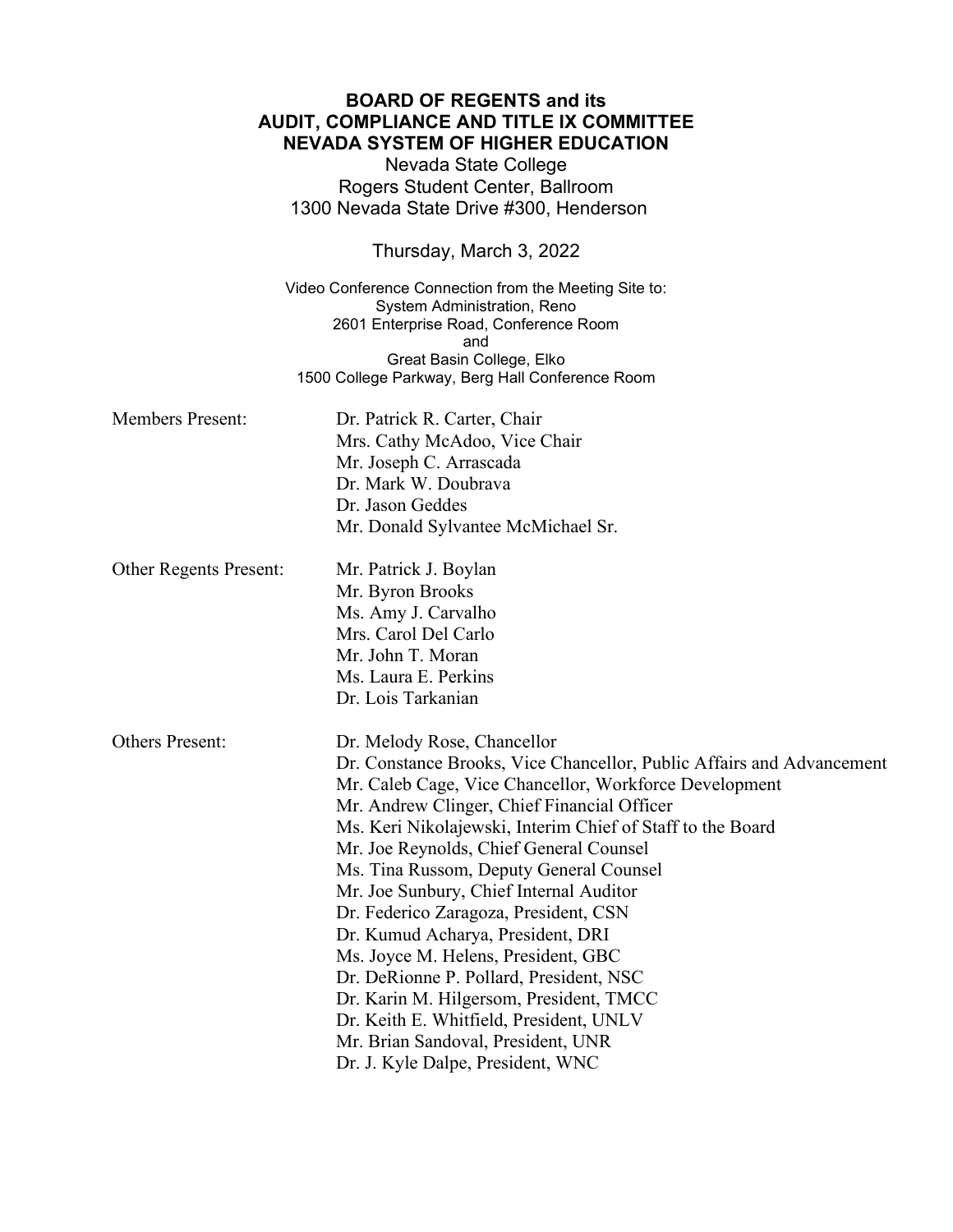Faculty senate chairs in attendance were: Dr. Julian Smit, CSN; Dr. Dave Rhode, DRI; Mr. Kevin Seipp, GBC; Dr. Samantha Jewell, NSC; Mr. Glenn Heath, SA; Dr. Virginia Irintcheva, TMCC; Ms. Shannon Sumpter, UNLV; Dr. Amy Pason, UNR; and Mr. Jim Strange, WNC. Student body presidents in attendance were: Mr. Zachary Johnigan, ASCSN President, CSN; Mr. Zachary Stamp, SGA President, GBC; Ms. Lauren Porter, NSSA President, NSC; Ms. Darian Richards, SGA President, TMCC; Ms. Caren Yap, CSUN President, UNLV; Ms. Nicole Thomas, GPSA President, UNLV; Mr. Austin Brown, ASUN President, UNR; Mr. Matthew Hawn, GSA President, UNR; and Ms. Andrea Sanchez De Loza, ASWN President, WNC.

Chair Carter called the meeting to order at 11:05 a.m. with all members present.

- 1. Information Only Public Comment None.
- 2. Approved Consent Items The Committee recommended approval of the Consent Items.
	- 2a. Approved Minutes The Committee recommended approval of the December 2, 2021, meeting minutes. *(Ref. A-2a on file in the Board Office.)*
	- 2b. Approved Follow-Up: E.L. Cord Foundation Child Care Center, TMCC – The Committee recommended approval of the follow-up response to the audit report of TMCC E.L. Cord Foundation Child Care Center for the period July 1, 2018, through May 31, 2020. *(Ref. A-2b on file in the Board Office.)*
	- 2c. Approved Follow-Up: Change in Leadership, NSHE The Committee recommended approval of the follow-up response to the audit report of NSHE Change in Leadership for the period July 1, 2019, through August 31, 2020. *(Ref. A-2c on file in the Board Office.)*
	- 2d. Approved Follow-Up: Change in Leadership, UNLV The Committee recommended approval of the follow-up response to the audit report of UNLV Change in Leadership for the period July 1, 2019, through August 31, 2020. *(Ref. A-2d on file in the Board Office.)*
	- 2e. Approved Follow-Up: Hosting, UNLV The Committee recommended approval of the follow-up response to the audit report of UNLV Hosting for the period July 1, 2019, through August 31, 2020. *(Ref. A-2e on file in the Board Office.)*

Regent Doubrava moved approval of the consent items. Regent Geddes seconded. Motion carried.

3. Information Only – Chair's Report – Chair Patrick R. Carter stated in his recollection this was the latest the external audit has come forward but was due to a delay in receiving NSHE's liability numbers from the PEBP Board.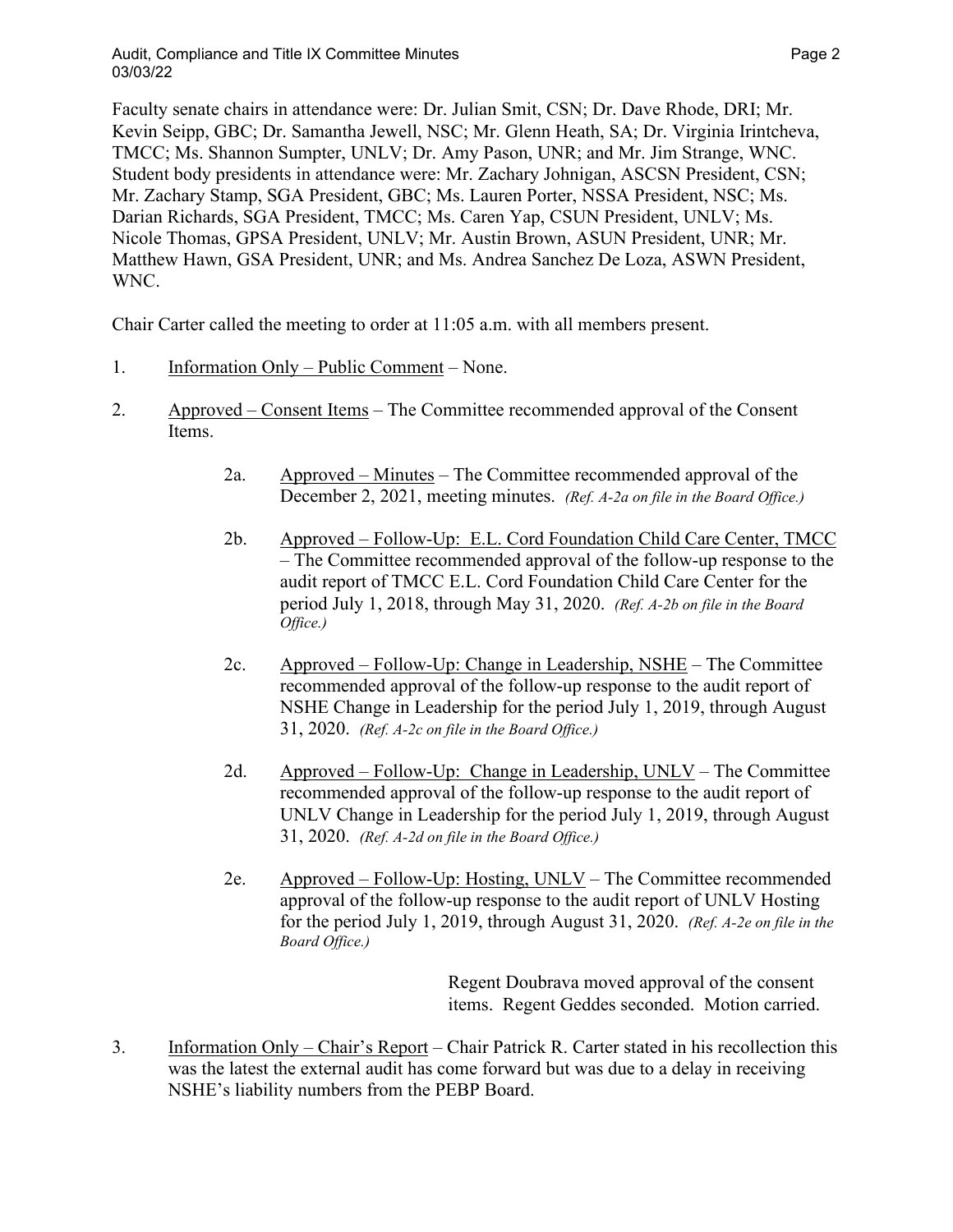*(Audit Summary on file in the Board Office.)*

4. Approved – Change in Leadership, NSC – The Committee recommended approval of the report and institutional response to the NSC Change in Leadership audit for the period July 1, 2020, through August 31, 2021. *(Ref. A-4 on file in the Board Office.)*

Chief Internal Auditor Joe Sunbury reviewed the *Audit Summary* and *Ref. A-4* and noted enhancements to controls surrounding expenditure approvals.

> Regent Geddes moved approval of the report and institutional response to the NSC Change in Leadership audit for the period July 1, 2020, through August 31, 2021. Regent McMichael seconded. Motion carried.

5. Approved – Internal Audi Department Work Plan and Status Report, NSHE – The Committee recommended approval of the Internal Audit Work Plan for the six-month period ending June 30, 2022, and the Internal Audit Department Status Report (previously called the "Audit Exception Report") for the six-month period ended December 31, 2021. *(Ref. A-5 on file in the Board Office.)*

Chief Internal Auditor Sunbury presented the Internal Audit Work Plan for the six-month period ending June 30, 2022, and the Internal Audit Department Status Report (previously called the "Audit Exception Report") for the six-month period ended December 31, 2021.

Chief Internal Auditor Sunbury noted an increase in non-traditional audit work hours, which can add value and save costs.

Chief Internal Auditor Sunbury stated the Department is working to change the lens of auditors by utilizing technology to do an organization-wide review to leverage best practices around the system or point out anomalies. In addition, the Department is working on more projects that have direct cost savings and taking on more things inhouse that otherwise an institution would have been required to outsource. This has allowed the Department to place the Internal Audit Manager at NSC for the last couple of months to work as a critical resource for the institution.

Chief Internal Auditor Sunbury noted that the cumulative unresolved items are decreasing, but the report includes a slight increase due to the COVID environment.

> Regent McMichael moved approval of the Internal Audit Work Plan for the six-month period ending June 30, 2022, and the Internal Audit Department Status Report (previously called the "Audit Exception Report") for the six-month period ended December 31, 2021. Regent Doubrava seconded.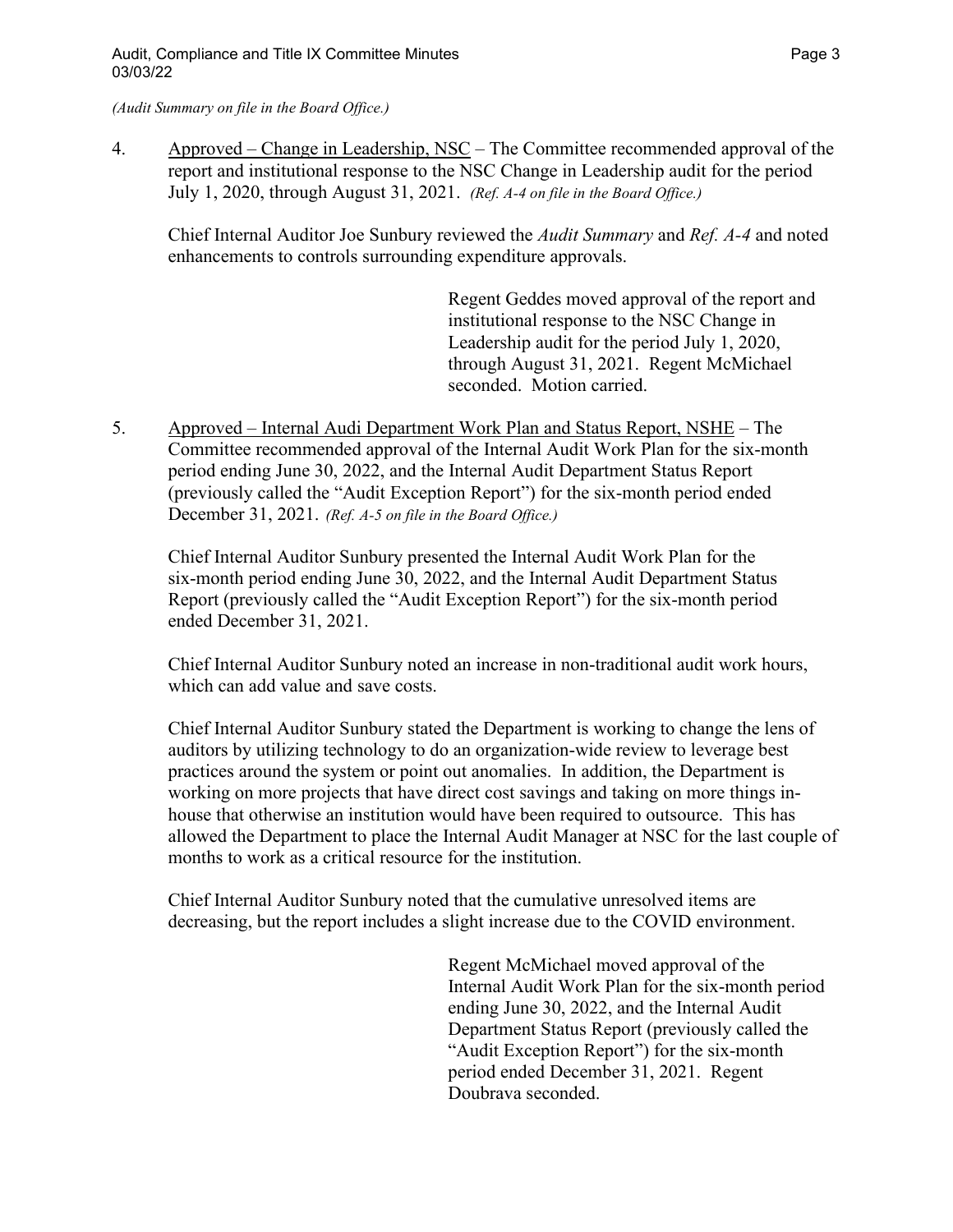## 5. Approved – Internal Audi Department Work Plan and Status Report, NSHE – *(Continued)*

Chair Carter was pleased with the report's results.

Motion carried.

- 6. Information Only Internal Audit, Compliance and Title IX Updates, NSHE Chief Internal Auditor Sunbury stated that he would have further information on the incident management benchmarking information and internal metrics at the next quarterly meeting.
- 7. Information Only NCAA Agreed-Upon Procedures, UNLV and UNR Kim McCormick, Partner, Grant Thornton, LLP, provided an overview of the NCAA agreedupon procedures performed by Grant Thornton for the year ended June 30, 2021. *(Refs. A-7a and A-7b on file in the Board Office.)*

Ms. McCormick stated each school provided a schedule of revenues and expenses, then a set of procedures was performed as outlined by the NCAA. Both reports are provided as reference material.

8. Information Only – Communications with Those Charged with Governance, NSHE – Ms. Kim McCormick, Partner, Grant Thornton, LLP presented a report on Communications with Those Charged with Governance for the Nevada System of Higher Education for the year ended June 30, 2021. *(Supplemental Material on file in the Board Office.)*

Ms. McCormick noted she previously reported on Agenda Items 8 and 9 in draft form at the last meeting because Grant Thornton was waiting for information from NSHE's participation in the OPEB, health insurance for retirees that state agencies subsidize. NSHE represents approximately 40 percent of \$1.5 billion. The figure must be audited by the state, given to the entities to be used in their financial statements, and then audited by the entities. There was a delay in the audit, but nothing of substance has changed since first reported in December.

Chair Carter clarified that NSHE is the user of the information from PEBP. The subsidy amount is rolled into NSHE's audit and then reviewed but must be reported by March 30 to the Department of Education. Ms. McCormick acknowledged there is a ripple effect for all users if the information is delayed from the state.

9. Approved – Uniform Guidance Audit Report and Financial Statements, NSHE – The Committee recommended approval of the NSHE Uniform Guidance Audit Report and Financial Statements for the year ended June 30, 2021. *(Supplemental Material on file in the Board Office.)*

Ms. McCormick reported the Financial Statements are presented fairly in all material respects.

Regent Arrascada applauded Grant Thornton for its impressive job.